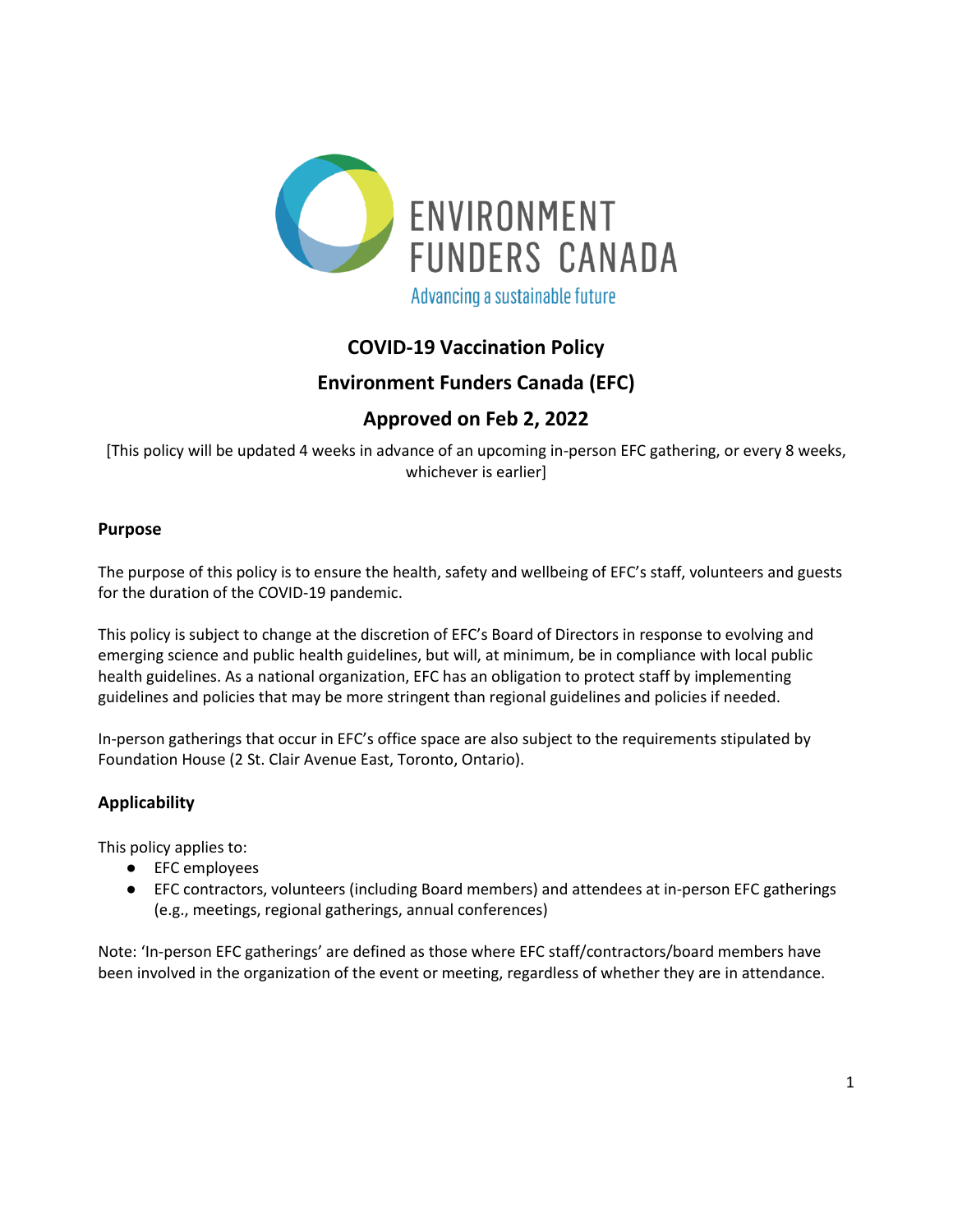### **Compliance Requirements**

- All individuals covered by this policy must provide proof of full vaccination (as defined by the jurisdiction in which the event is taking place) unless they qualify as exempt. Exemption may be granted under the following circumstances:
	- $\circ$  Medical contraindications individuals who are unable to receive the vaccine due to medical contraindications such as allergies or adverse effects must provide a written document, supplied by a licensed physician, stating they are exempt for a medical reason from being fully vaccinated and how long this would apply.
	- o Religious beliefs individuals who are members of an **organized** religion that **expressly states a theological objection to vaccination.** In this regard, religious exemptions cannot be based on personal beliefs, but rather, grounded in **established religious practices. Individuals must request this exemption 10 business days in advance of the EFC gathering** (or prior to registration for paid events) and will be notified on the status of their exemption request by EFC staff at least 5 business days before the scheduled EFC gathering.
- Individuals exempt from vaccination must provide a negative COVID-19 test taken within 72 hours prior to the start of the EFC gathering. Acceptable test types will be determined and communicated on an event-by-event basis.
- All individuals are required to complete a daily contact tracing form to enter Foundation House or participate in an EFC event anywhere in Canada.

### **Demonstration of Vaccination Status**

- **Employees** 
	- o Employees will be required to demonstrate proof of full vaccination to the Executive Director on a confidential basis via the Verify Ontario app or other appropriate means.
	- $\circ$  EFC will record that proof of vaccination has been provided, but will not keep, copy or retain in any way individual personal health information. This record will be stored in a secure file to which only the Executive Director will have access. Proof of the Executive Director's vaccination status will be verified by the Chair, Board of Directors.
	- o This collected information will be permanently deleted from this file in accordance with public health guidance on the obsolescence of such data.
- Contractors, Volunteers and Attendees at In-Person EFC Gatherings (anywhere in Canada)
	- $\circ$  Contractors, volunteers and/or attendees at any in-person gathering will be required to demonstrate proof of full vaccination, via the Verify Ontario app or other appropriate means, or proof of exemption and negative COVID 19 test to EFC.
	- $\circ$  EFC will record that proof of vaccination or exemption has been provided, but will not keep, copy or in any way retain proof of vaccination that includes personal health information.
	- $\circ$  EFC will ensure and communicate that all attendees are in compliance with this policy.